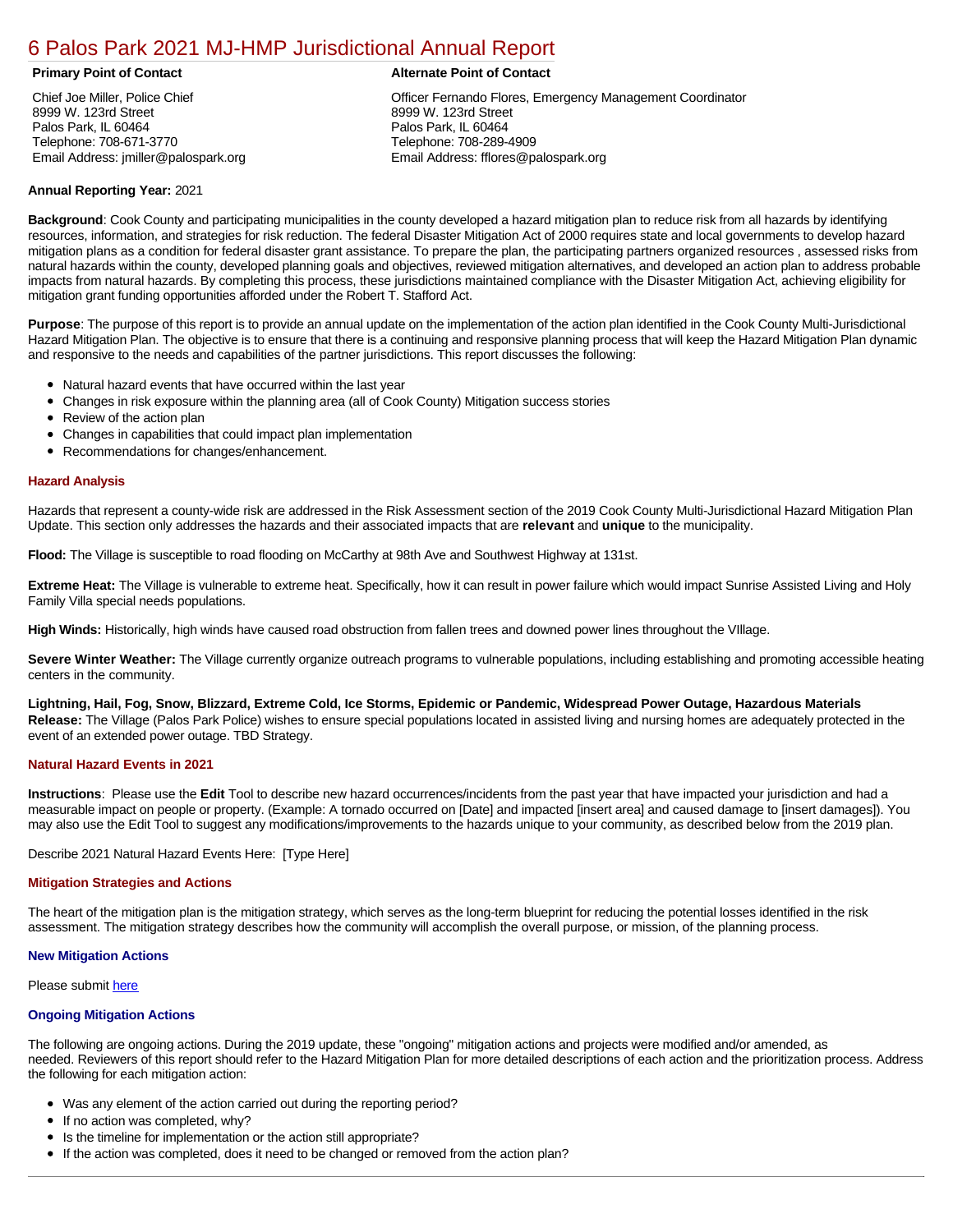| TABLE: HAZARD MITIGATION ACTION PLAN MATRIX                                                                                                                                                                              |             |             |                                                                                                  |                          |                                                                                                                                                |                   |                                               |                                                                                                                                                      |  |  |  |  |
|--------------------------------------------------------------------------------------------------------------------------------------------------------------------------------------------------------------------------|-------------|-------------|--------------------------------------------------------------------------------------------------|--------------------------|------------------------------------------------------------------------------------------------------------------------------------------------|-------------------|-----------------------------------------------|------------------------------------------------------------------------------------------------------------------------------------------------------|--|--|--|--|
| <b>Completion status legend:</b><br>$O =$ Action Ongoing toward Completion<br>$N = New$<br>$R =$ Want Removed from Annex<br>$C =$ Project Completed<br>$X = No$ Action Taken                                             |             |             |                                                                                                  |                          |                                                                                                                                                |                   |                                               |                                                                                                                                                      |  |  |  |  |
| 2021 Status                                                                                                                                                                                                              | 2020 Status | 2019 Status | <b>Hazards</b><br><b>Mitigated</b>                                                               | <b>Objectives</b><br>Met | Lead<br>Agencies                                                                                                                               | Estimated<br>Cost | Sources of<br><b>Funding</b>                  | <b>Timeline/Projected</b><br><b>Completion Date</b><br>(a)                                                                                           |  |  |  |  |
| Action P4.1—Identify at-risk Village populations that may be exceptionally vulnerable to long-term power outages.                                                                                                        |             |             |                                                                                                  |                          |                                                                                                                                                |                   |                                               |                                                                                                                                                      |  |  |  |  |
| <b>Status Description:</b>                                                                                                                                                                                               |             |             |                                                                                                  |                          |                                                                                                                                                |                   |                                               |                                                                                                                                                      |  |  |  |  |
| Ongoing                                                                                                                                                                                                                  |             | Ongoing     | All                                                                                              | 5, 12                    | Village                                                                                                                                        | Low               | <b>General Fund</b>                           | Short-term                                                                                                                                           |  |  |  |  |
|                                                                                                                                                                                                                          |             |             | <b>Action P4.2—Increase the resilience of critical Palos Park infrastructure and facilities.</b> |                          |                                                                                                                                                |                   |                                               |                                                                                                                                                      |  |  |  |  |
| <b>Status Description:</b>                                                                                                                                                                                               |             |             |                                                                                                  |                          |                                                                                                                                                |                   |                                               |                                                                                                                                                      |  |  |  |  |
| Ongoing                                                                                                                                                                                                                  |             | Ongoing     | All                                                                                              | 2, 5                     | Village                                                                                                                                        | High              | <b>FEMA Hazard</b><br><b>Mitigation Grant</b> | Short-term                                                                                                                                           |  |  |  |  |
|                                                                                                                                                                                                                          |             |             |                                                                                                  |                          | Action P4.3—Establish partnerships with all levels of government to improve methods to protect people and property.                            |                   |                                               |                                                                                                                                                      |  |  |  |  |
| <b>Status Description:</b>                                                                                                                                                                                               |             |             |                                                                                                  |                          |                                                                                                                                                |                   |                                               |                                                                                                                                                      |  |  |  |  |
| Ongoing                                                                                                                                                                                                                  |             | Ongoing     | All                                                                                              | 8                        | Village                                                                                                                                        | Low               | <b>General Fund</b>                           | Short-term                                                                                                                                           |  |  |  |  |
|                                                                                                                                                                                                                          |             |             |                                                                                                  |                          | Action P4.4—Promote public awareness of severe weather preparedness and 72-hour self-sufficiency.                                              |                   |                                               |                                                                                                                                                      |  |  |  |  |
| <b>Status Description:</b>                                                                                                                                                                                               |             |             |                                                                                                  |                          |                                                                                                                                                |                   |                                               |                                                                                                                                                      |  |  |  |  |
| Ongoing                                                                                                                                                                                                                  |             | Ongoing     | All                                                                                              | 5, 8                     | Village                                                                                                                                        | Low               | <b>General Fund</b>                           | Short-term                                                                                                                                           |  |  |  |  |
|                                                                                                                                                                                                                          |             |             |                                                                                                  |                          | Action P4.5—Develop a Continuity of Operations (COOP) for Village operations during severe weather events.                                     |                   |                                               |                                                                                                                                                      |  |  |  |  |
| <b>Status Description:</b>                                                                                                                                                                                               |             |             |                                                                                                  |                          |                                                                                                                                                |                   |                                               |                                                                                                                                                      |  |  |  |  |
| Ongoing                                                                                                                                                                                                                  |             | Ongoing     | All                                                                                              | 5                        | Village                                                                                                                                        | Low               | <b>General Fund</b>                           | Short-term                                                                                                                                           |  |  |  |  |
|                                                                                                                                                                                                                          |             |             |                                                                                                  |                          | Action P4.6—Develop and identify shelter locations and evacuation routes for local government, businesses, and residents.                      |                   |                                               |                                                                                                                                                      |  |  |  |  |
| <b>Status Description:</b>                                                                                                                                                                                               |             |             |                                                                                                  |                          |                                                                                                                                                |                   |                                               |                                                                                                                                                      |  |  |  |  |
| Ongoing                                                                                                                                                                                                                  |             | Ongoing     | All                                                                                              | 1,5                      | Village                                                                                                                                        | Low               | General Fund                                  | Short-term                                                                                                                                           |  |  |  |  |
|                                                                                                                                                                                                                          |             |             |                                                                                                  |                          |                                                                                                                                                |                   |                                               | Action P4.7- Organize outreach programs to vulnerable populations, including establishing and promoting accessible heating centers in the community. |  |  |  |  |
| <b>Status Description:</b>                                                                                                                                                                                               |             |             |                                                                                                  |                          |                                                                                                                                                |                   |                                               |                                                                                                                                                      |  |  |  |  |
| Ongoing                                                                                                                                                                                                                  |             | Ongoing     | Severe Winter<br>Weather                                                                         | 12                       | Village                                                                                                                                        | Low               | <b>General Fund</b>                           | Short-term                                                                                                                                           |  |  |  |  |
|                                                                                                                                                                                                                          |             |             |                                                                                                  |                          | Action P4.8-Develop and implement a natural hazard training and exercise program for all Village departments to enhance employee preparedness. |                   |                                               |                                                                                                                                                      |  |  |  |  |
| <b>Status Description:</b>                                                                                                                                                                                               |             |             |                                                                                                  |                          |                                                                                                                                                |                   |                                               |                                                                                                                                                      |  |  |  |  |
| Ongoing                                                                                                                                                                                                                  |             | Ongoing     | All                                                                                              | 1, 5                     | Village                                                                                                                                        | Low               | <b>General Fund</b>                           | Short-term                                                                                                                                           |  |  |  |  |
|                                                                                                                                                                                                                          |             |             |                                                                                                  |                          | Action P4.9-Integrate the Cook County Natural Hazard Mitigation Plan into the Palos Park Emergency Operations Plan.                            |                   |                                               |                                                                                                                                                      |  |  |  |  |
| <b>Status Description:</b>                                                                                                                                                                                               |             |             |                                                                                                  |                          |                                                                                                                                                |                   |                                               |                                                                                                                                                      |  |  |  |  |
| Ongoing                                                                                                                                                                                                                  |             | Ongoing     | All                                                                                              | 1, 5, 8                  | Village                                                                                                                                        | Low               | <b>General Fund</b>                           | Short-term                                                                                                                                           |  |  |  |  |
| Action P4.10—Where appropriate, support retrofitting, purchase, or relocation of structures in hazard-prone areas to prevent future structure damage. Give<br>priority to properties with exposure to repetitive losses. |             |             |                                                                                                  |                          |                                                                                                                                                |                   |                                               |                                                                                                                                                      |  |  |  |  |
| <b>Status Description:</b>                                                                                                                                                                                               |             |             |                                                                                                  |                          |                                                                                                                                                |                   |                                               |                                                                                                                                                      |  |  |  |  |
| Ongoing                                                                                                                                                                                                                  |             | Ongoing     | All                                                                                              | 7, 13                    | Village                                                                                                                                        | High              | <b>FEMA Hazard</b><br>Mitigation<br>Grants    | Long-term<br>(depending on<br>funding)                                                                                                               |  |  |  |  |
|                                                                                                                                                                                                                          |             |             | Action P4.11—Continue to support the countywide actions identified in this plan.                 |                          |                                                                                                                                                |                   |                                               |                                                                                                                                                      |  |  |  |  |
| <b>Status Description:</b>                                                                                                                                                                                               |             |             |                                                                                                  |                          |                                                                                                                                                |                   |                                               |                                                                                                                                                      |  |  |  |  |
| Ongoing                                                                                                                                                                                                                  |             | Ongoing     | Αll                                                                                              | All                      | Village                                                                                                                                        | Low               | <b>General Fund</b>                           | Short-term                                                                                                                                           |  |  |  |  |
|                                                                                                                                                                                                                          |             |             | Action P4.12-Actively participate in the plan maintenance strategy identified in this plan.      |                          |                                                                                                                                                |                   |                                               |                                                                                                                                                      |  |  |  |  |
| <b>Status Description:</b>                                                                                                                                                                                               |             |             |                                                                                                  |                          |                                                                                                                                                |                   |                                               |                                                                                                                                                      |  |  |  |  |
|                                                                                                                                                                                                                          |             | Completed   | All                                                                                              | 3, 4, 6                  | DHSEM, Village                                                                                                                                 | Low               | General Fund                                  | Completed                                                                                                                                            |  |  |  |  |
|                                                                                                                                                                                                                          |             |             |                                                                                                  |                          | Action P4.13-Consider participation in incentive-based programs such as the Community Rating System, Tree City, and StormReady.                |                   |                                               |                                                                                                                                                      |  |  |  |  |
| <b>Status Description:</b>                                                                                                                                                                                               |             |             |                                                                                                  |                          |                                                                                                                                                |                   |                                               |                                                                                                                                                      |  |  |  |  |